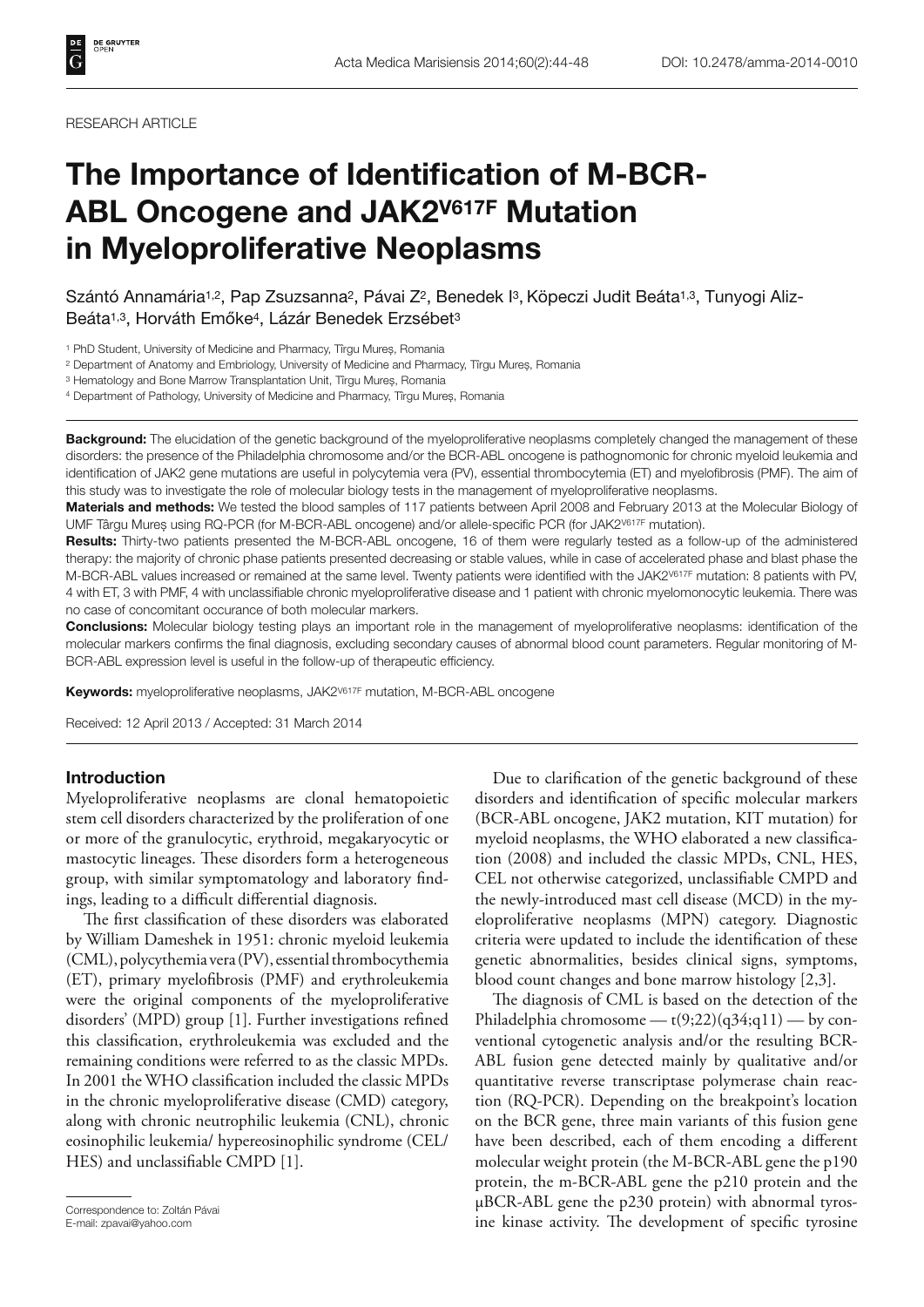kinase inhibitors (TKIs) — imatinib, nilotinib, dasatinib — completely changed the management of CML patients and became the gold standard therapy in chronic phase patients [4].

Identification of the Janus-2 kinase (JAK2) point mutations had a great impact on the diagnostic approach of PV, ET and PMF as those can be identified in 95% of PV cases and in approximately 50% of ET and PMF patients. The most common JAK2 mutation is the V617F resulting from the substitution of valine for phenylalanine at the 617 position. The encoded mutant protein is able to activate its signaling pathways in the absence of any stimulus contributing to uncontrolled proliferation of the myeloid lineages [5]. The therapeutic perspective involves the application of specific JAK inhibitors, as several drugs (ruxolitinib, lestaurtinib, CYT387) have been developed after the discovery of JAK2 mutations and the clinical trials are being performed [3].

The aim of this study was to investigate the role of molecular biology testing in the management of myeloproliferative neoplasms with emphasis on the M-BCR-ABL oncogene and JAK2V617F mutation.

## **Material and methods**

We tested the blood samples of 117 patients at the Molecular Biology Laboratory of the Anatomy Department of the University of Medicine and Pharmacy of Tîrgu Mureş. The tests were carried out between April 2008 and February 2013 and the patients were all treated at the Hematology and Transplant Center of Tîrgu Mureş.

For the identification of M-BCR-ABL oncogene we performed RQ-PCR. One ml peripheral blood sample collected in EDTA tube was used for RNA extraction with QIAmp RNA Blood Mini Kit 50 (QIAGEN, Cat. No. 52304). RNA concentration and purity was measured using a NanoDrop spectrophotometer (ND-1000 Spectrophotometer V3.5). This was followed by DNA transcription with High Capacity cDNA Reverse Transcription Kit (Applied Biosystems, Cat. No. 4374966) according to supplier's instructions. To quantify the M-BCR-ABL expression level, we performed RQ-PCR analysis using an ABI 7500 Real Time PCR instrument (Applied Biosystem) with 25 μl final volume: 5 μl cDNA and 20 μl TaqMan Universal PCR Master Mix (Applied Biosystem) using the primers and protocols recommended by the Europe

Table I. The results of the molecular analysis

| CONCOMITANT<br>analysis<br>44 patients | 2 patients M-BCR-ABL positive + JAK2 <sup>V617F</sup> negative<br>15 patients M-BCR-ABL negative + JAK2V617F positive<br>27 patients M-BCR-ABL negative + JAK2 <sup>V617F</sup> negative<br>No patient M-BCR-ABL positive + JAK2V617F positive |
|----------------------------------------|------------------------------------------------------------------------------------------------------------------------------------------------------------------------------------------------------------------------------------------------|
| Only JAK2V617F<br>20 patients          | 5 patients positive<br>15 patients negative                                                                                                                                                                                                    |
| Only M-BCR-ABL<br>53 patients          | 30 patients positive<br>16 regularly monitored<br>14 one examination<br>23 negative                                                                                                                                                            |

Against Cancer Program [6]. We performed relative quantification with the ABL gene as endogenous control [7]. All reactions were made in triplicate and we also utilized known positive and negative control samples.

For the detection of the JAK2V617F mutation allelespecific polymerase chain reaction was used. DNA was extracted from 200 μl peripheral blood and subjected to PCR using GeneAmp PCR buffer, dNTP, reverse primer, forward primer and AmpliTaq Gold DNA Polymerase (Applied Biosystems) in a final volume of 20  $\mu$ l. After the amplification, electrophoresis was performed on 1.5% agarose gel with pUC19 (SM 0223, Fermentas) as a DNA ladder [8].

All the investigations were in accordance with the Declaration of Helsinki.

The statistical analysis was carried out with GraphPad Instat Version 3.06 software using Fischer's test and Mann-Whitney U test.

#### **Results**

Peripheral blood samples of 117 patients were tested during the mentioned period: in case of 44 patients we performed concomitant M-BCR-ABL and JAK2V617F determination, 53 patients were tested only for M-BCR-ABL, and in case of 20 patients only JAK2 $V^{617F}$  analysis was performed. The results are shown in Table I.

The M-BCR-ABL positive group contains 16 patients evaluated at one occasion and 16 patients whose expression level was measured at regular intervals to monitor the therapeutic response. From the regularly monitored group two patients underwent hematopoietic stem cell transplantation (HSCT): one patient is currently in complete hematologic and molecular remission (undetectable M-BCR-ABL expression level) without any therapy after four years from the intervention, while the other presented early relapse and despite second-generation tyrosine kinase inhibitor therapy, he died at 13 months post-HSCT because of septic complications. The majority of the 14 medication treated and monitored patients receive first generation TKI (imatinib) therapy, the expression level and clinical phase changes are shown in Table II.

The case of two CP phase patients should be mentioned: after decreasing M-BCR-ABL values, they presented increasing expression levels without significant blood count changes, as shown in Table III. In case of patient number 2 we only selected two moments from the follow-up: diagnosis and significant increase of M-BCR-ABL value.

Table II. The relationship between M-BCR-ABL expression level and clinical phase

| Clinical phase     | M-BCR-ABL mRNA expression level | p value |            |       |
|--------------------|---------------------------------|---------|------------|-------|
|                    | Decreasing                      | Stable  | Increasing |       |
| Chronic phase      | 6                               |         | 3          | 0.066 |
| Accelerated phase  |                                 |         |            |       |
| <b>Blast phase</b> |                                 |         | 0          |       |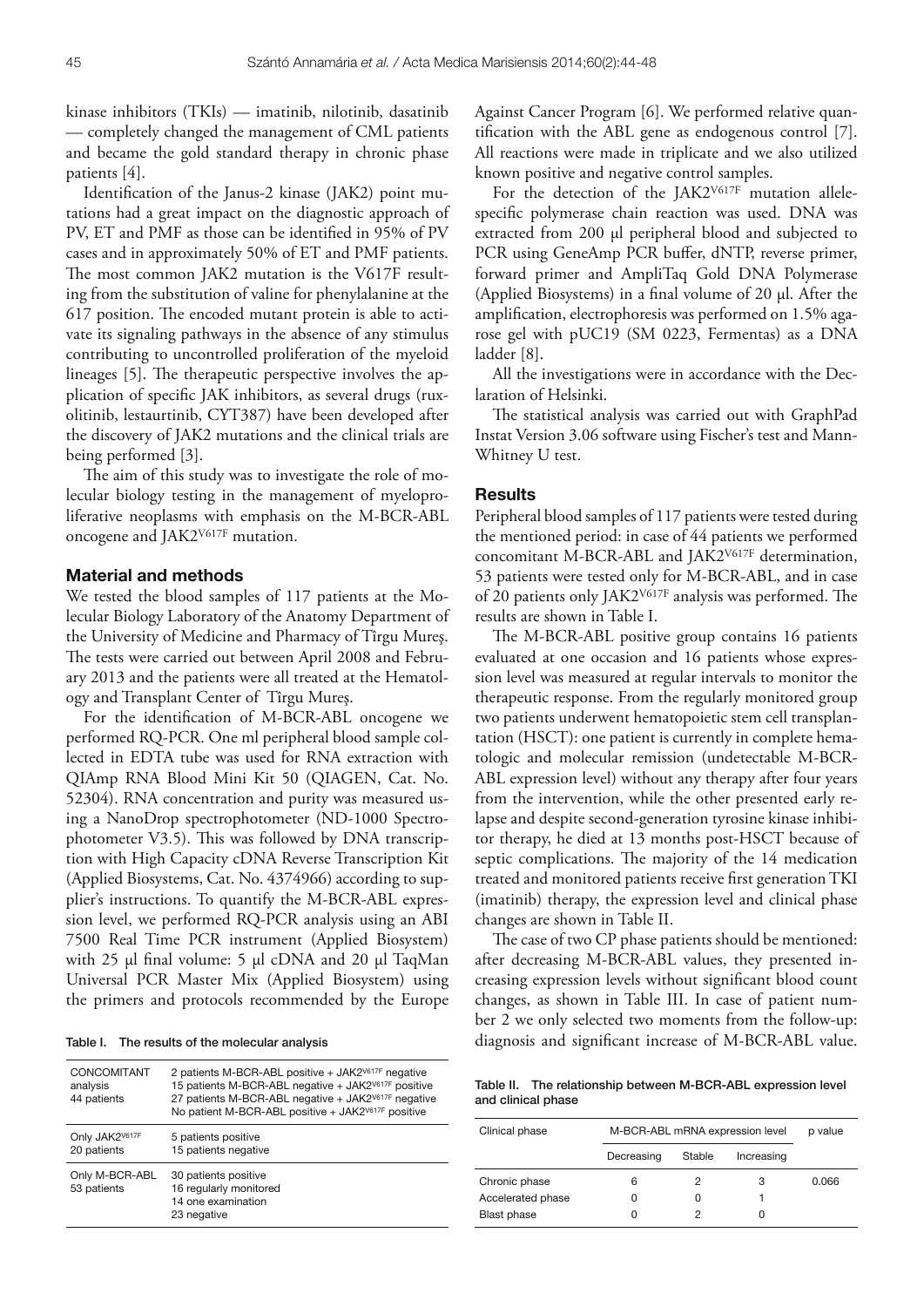| Patient | M-BCR-ABL | Determination date | WBC (l) | $Hgb$ (g/dl) | Htc $(% )$ | PLT (lµ) |
|---------|-----------|--------------------|---------|--------------|------------|----------|
|         | 0.8%      | <b>July 2012</b>   | 5780    | 13.1         | 37.5       | 207,000  |
|         | 2.24%     | Febr 2013          | 8470    | 12.9         | 39.7       | 228,000  |
| 2.      | 0.013%    | Oct 2008           | 5730    | 11.9         | 38.2       | 197,000  |
|         | 2.53%     | Apr 2011           | 7590    | 13.9         | 43.4       | 274,000  |

Table III. Comparison between blood count parameters and M-BCR-ABL values in case of two CML patients

Table IV. Clinical characteristics of PV and ET patients according to JAK2<sup>V617F</sup> mutational status

| PV                                                  |                                |                                |         |
|-----------------------------------------------------|--------------------------------|--------------------------------|---------|
|                                                     | JAK2 <sup>V617F</sup> positive | JAK2 <sup>V617F</sup> negative | p value |
| Sex: male/female                                    | 5/3                            | 1/2                            | 0.545   |
| Mean age (years)                                    | 53.25 (38-73)                  | 60.6 (49-79)                   | 0.497   |
| Mean WBC $($ / $\mu$ I)                             | 16,987.5 (9950-32,800)         | 11,960 (9770-15,010)           | 0.375   |
| Mean Hgb (g/dl)                                     | 18.48 (16.4-20.8)              | 15.5 (12-17.6)                 | 0.048   |
| Mean Htc (%)                                        | 58.97 (53.4-63.8)              | 49.13 (45.1-52.7)              | 0.012   |
| Mean PLT $\left(\frac{\mu}{\mu}\right) \times 10^3$ | 413.625 (108-647)              | 654.3 (395-854)                | 0.193   |
|                                                     | ET                             |                                |         |
|                                                     | JAK2 <sup>V617F</sup> positive | JAK2 <sup>V617F</sup> negative | p value |
| Sex: male/female                                    | 1/3                            | 3/8                            |         |
| Mean age (years)                                    | $62(58-66)$                    | 61.18 (44-78)                  | 0.941   |
| Mean WBC $(1/ \mu )$                                | 17,962.5 (34,290-10,240)       | 10,385 (4890-24,080)           | 0.137   |
| Mean Hgb (g/dl)                                     | 13.075 (6.5-17)                | 12.85 (8.9-15.7)               | 0.601   |
| Mean Htc (%)                                        | 40.6 (21.7-53.4)               | 38.49 (30.2-44)                | 0.753   |
| Mean PLT $\left(\frac{\mu}{\mu}\right) \times 10^3$ | 1323.25 (1091-1832)            | 657.3 (436-1076)               | 0.001   |

Between the two mentioned period we obtained very low (0.0055%) and even undetectable M-BCR-ABL expression level.

The JAK2<sup>V617F</sup> point mutation was identified in case of 20 patients (15 patients from the concomitant group and 5 patients investigated only for JAK2 $V$ 617F). The majority (8 patients) were diagnosed with PV, 4 patients with ET, 3 patients with PMF, 4 patients with unclassifiable CMPD and 1 patient with myelomonocytic leukemia.

In case of 42 patients we could not identify the presence of JAK2V617F mutation. In almost half of them (20 patients) a diagnosis of any hematologic disease was excluded (the abnormal blood counts were interpreted in the context of autoimmune disorders, secondary to neoplasms or idiopathic). The remaining 22 patients maintained a hematologic diagnosis: the majority (17) were diagnosed with a form of CMPD (2 CML, 11 ET, 3 PV, 1 unclassifiable CMPD) based on bone marrow analysis and 5 patients were diagnosed with other hematologic diseases (Hodgkin, non-Hodgkin lymphoma, chronic lymphoid leukemia).

The comparison between clinical characteristics of PV and ET patients according to JAK2 mutational status is shown in Table IV.

## **Discussion**

The understanding of the pathophysiology of myeloid neoplasms at the molecular level represented a huge breakthrough in the management of these disorders from the diagnostic approach to the elaboration of targeted therapies and follow-up.

CML represents a particular CMPD, it is a real success story; the discovery of molecular pathways lead to radical changes in the management of these patients: the diagnosis is based on the identification of the Philadelphia chromosome and/or BCR-ABL fusion gene, as gold standard treatment targeted TKI therapy (imatinib 400 mg) is administered and cytogenetic and/or molecular analysis is recommended for regular follow-up [9]. In our study, we measured the M-BCR-ABL oncogene by RQ-PCR and monitored at regular intervals the changes of the expression levels after HSCT and under TKI therapy. The majority of chronic phase patients presented decreasing or stable values, while in case of accelerated phase and blast phase patients the M-BCR-ABL values increased or remained the same as we previously reported [10]. This confirmed the reduced efficacy of imatinib in these latter phases, which is concordant with international guidelines recommendations [11].

In case of two chronic phase patients we observed increasing M-BCR-ABL values, and upon comparing this result with the blood count findings, we noticed that hematologic parameters were not elevated, even when the transcript levels were much higher than previously. Consequently, monitoring patients by RQ-PCR testing, a very sensitive method, allows the timely identification of resistant cases, therefore the therapeutic changes (dose increasing, switching to second generation TKI) can be accomplished in time.

The discovery of JAK2 mutations and their contribution in Ph-negative myeloproliferative neoplasms repre-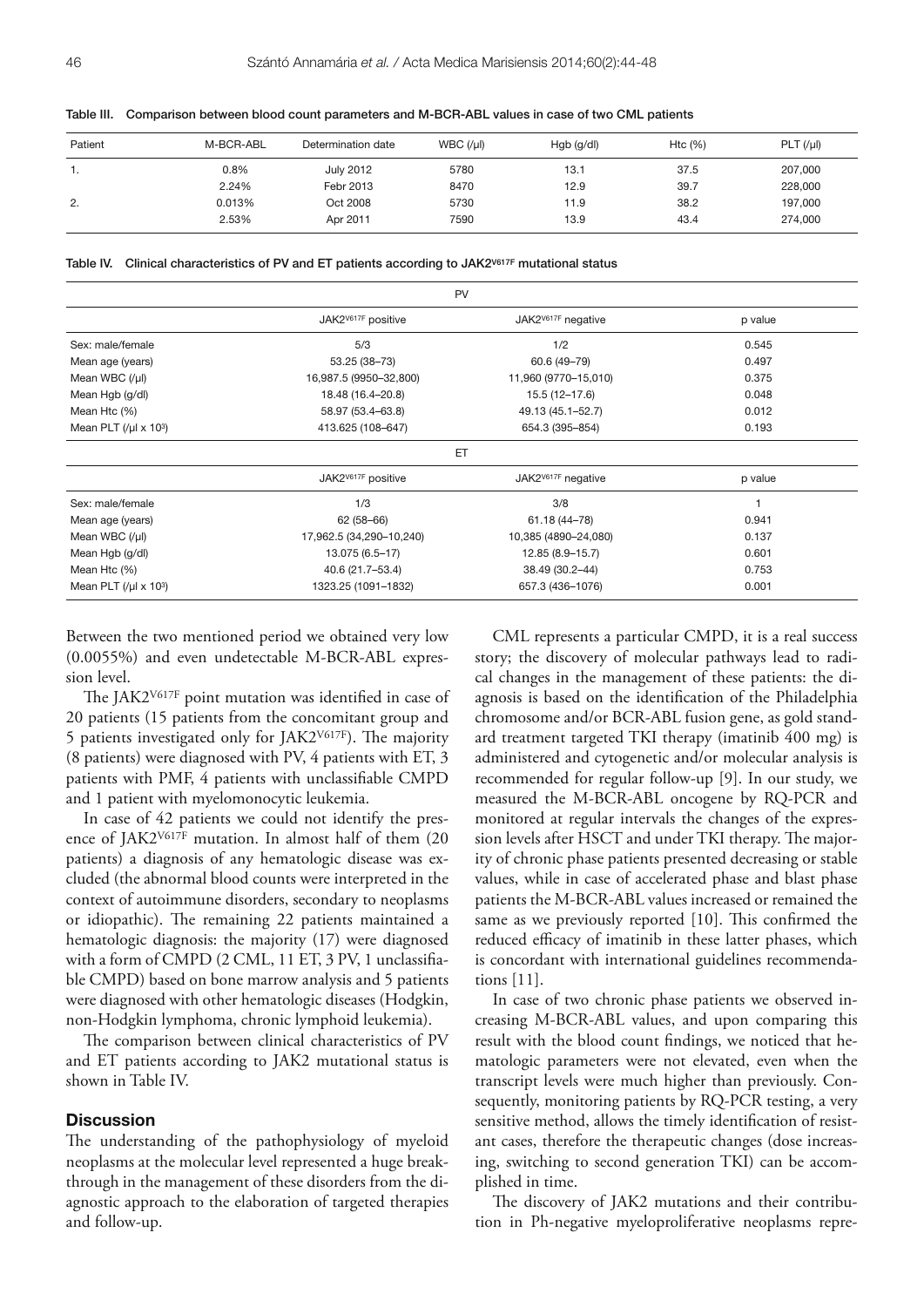sented an extremely important change in the management of these disorders.

Numerous studies were carried out regarding the occurrence of mutations which reported different occurrence ratios; nevertheless, it is widely accepted that the JAK2<sup>V617F</sup> mutation can be identified most frequently in PV (60–95%) cases and approximately in half of ET and PMF patients. In our study, despite the small number of positive cases, we can notice the same distribution: as we detected the JAK2V617F mostly in PV patients (8 out of 20 positive cases), while other disorders — ET, PMF presented the mutation less frequently (4/3 cases). Upon analyzing the final diagnosis of JAK2 negative patients, we noted that there were significantly more ET cases than PV cases. JAK2<sup>V617F</sup> is not specific for any single MPN, but because of the high incidence rate in PV it became the preferred initial testing according to WHO criteria, as it is an useful resource to exclude secondary causes of PV [12]. However, JAK2V617F negative PVs were described, in such cases further investigations are needed: commonly other than V617F mutations of the JAK2 gene are involved, especially those affecting exon  $12$  [13,14]. Unfortunately, as the specificity of JAK mutations in ET and PMF is reduced, we can not exclude these disorders in case of absence of JAK2V617F.

Comparing the blood count parameters according to the presence or absence of JAK2V617F mutation in case of PV, we found significant differences in the hemoglobin and hematocrit values, those carrying the mutations presenting higher values, and JAK2<sup>V617F</sup> positive ET patient's platelet counts were significantly greater than those lacking the mutation; the other variables showed statistically not significant differences. However, due to the restricted number of investigated patients and the diversity of reported data we should interpret this result cautiously. A great number of studies investigated the differences between clinical phenotype and blood count parameters according to mutational status with large variation of the results. A German study could not find any correlation between the presence of mutation and clinical parameters of PV and ET patients, however Chinese and Korean scientists reported significant correlation between the presence of mutation and blood count parameters, but the results are divergent: while in one study JAK2V617F positive ET patients showed higher neutrophil and leukocyte counts, the other study found that ET patients carrying the mutations were older, with higher neutrophil counts, with greater risk for myelofibrosis and thrombotic events  $[15-17]$ . The clinical picture of MPDs is very diverse and there is no blood count parameter available that could predict the presence or absence of mutations and further research is needed to estabilish the characteristics of mutation carriers.

An interesting aspect is the role of JAK2 mutation in other myeloid malignancies, as it was described in acute myeloid leukemia and myeloproliferative/myelodisplastic syndromes (chronic myelomonocyitc leukemia-CMML, atypical Ph-CML) as well. A study conducted on 374 patients with hematologic neoplasms identified the presence of JAK2V617F point mutation in 3 out of 16 cases of atypical CML and in 7 of 53 patients with CMML [18]. Regarding the presence of JAK2V617F in myeloid malignancies other than PV, ET and PMF we have one CMML patient in our database with splenomegaly, anemia and high neutrophil count at presentation. This observation partially matches the results of a study performed on 78 CMML patients, which identified this mutation in 8 cases, all patients presenting splenomegaly and significantly higher hemoglobin levels and neutrophil counts than those lacking this genetic aberration [19].

We did not find any patient with concomitant occurrence of JAK2V617F and BCR-ABL, but lately such cases were reported. In these case presentations there is no specific pattern: some cases presented both genetic abnormalities at the moment of diagnosis, others during the course of the disease. The first diagnosis is also variable: it was either CML, either PV, but in the majority of cases BCR-ABL subclones were the dominant ones, JAK2V617F subclones becoming manifest only after the suppression of BCR-ABL with targeted TKI therapy. In such cases the patients had abnormal blood counts (leukocytosis, trombocytosis), rising the suspicion of TKI therapy failure or resistance, but molecular testing clarifies the situation  $[20-22]$ .

Compared to the 2001 WHO criteria, one of the innovations of the 2008 system was the classification based on the presence of a genetic marker, but the classification does not refer to situations with more than one genetic abnormality, therefore this aspect needs to be clarified.

### **Conclusions**

As more and more molecular pathways are understood, genetic investigations acquire an important role in the management of myeloproliferative neoplasms.

In case of CML patients, the presence of the BCR-ABL oncogene confirms the diagnosis, and monitoring the expression levels by RQ-PCR, a highly sensitive method, allows early identification of resistant cases, enabling timely therapeutic changes.

The detection of the  $IAK2<sup>V617F</sup>$  point mutation is an important part of the diagnosis of myeloproliferative neoplasms as it is present in most of the PV cases, and almost half of the ET and PMF patients, helping the physician to exclude secondary causes of elevated blood count parameters. There is a perspective of introducing targeted JAK2 inhibitor therapy for mutation carrier patients, as undergoing clinical trials show promising results.

#### **References**

- 1. Tefferi A, Thiele J, Vardiman J. The 2008 World Health Organization Classification System for Myeloproliferative Neoplasms-order out of Chaos. Cancer. 2009:3842-3847.
- 2. Vardiman J, Thiele J, Daniel A, et al. The 2008 revision of the World Health Organization (WHO) classification of myeloid neoplasms and acute leukemia: rationale and important changes. Blood. 2009;114(5):937-951.